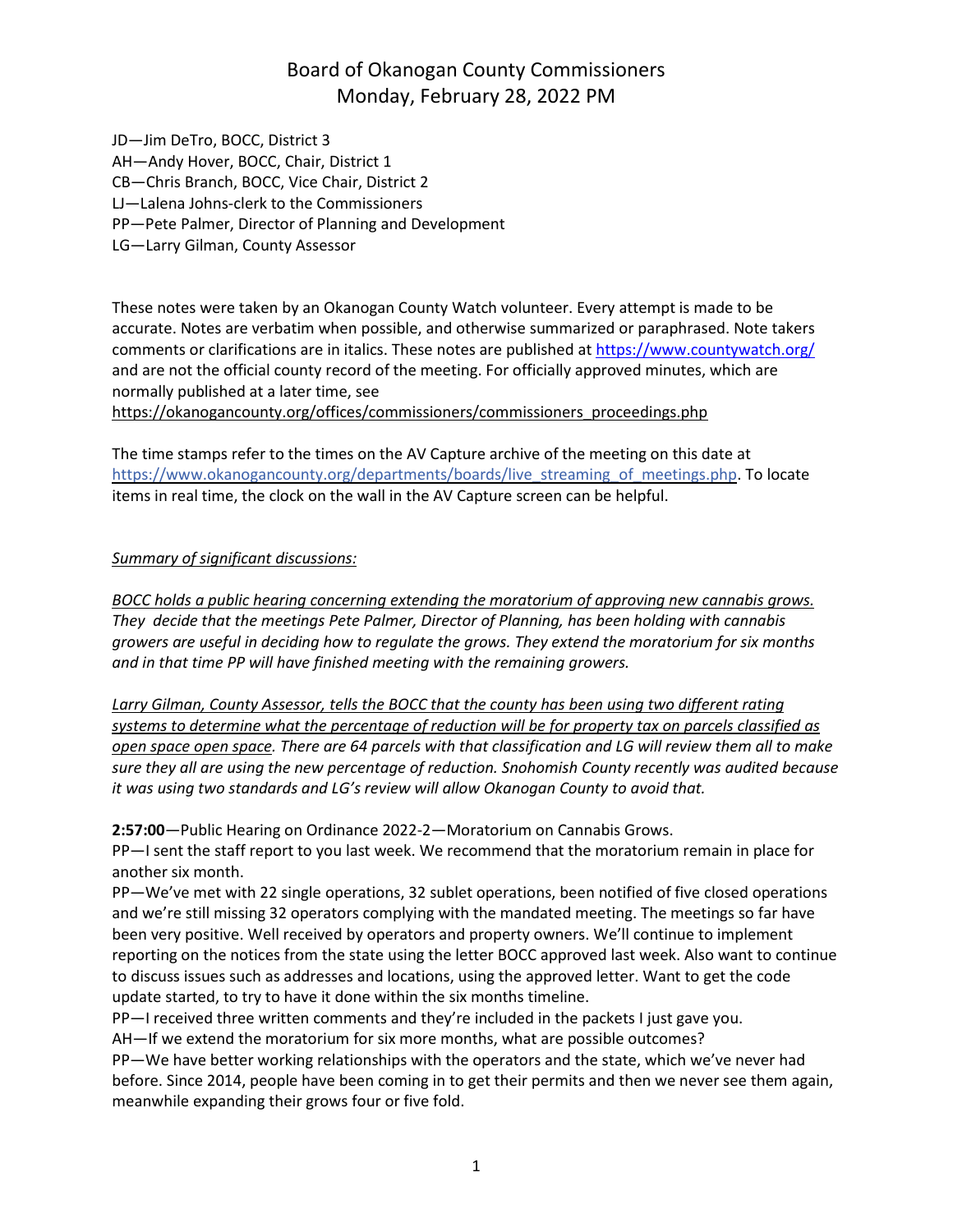Also, give us a better idea of what's in the county—where the grows are and whether they're compliant. Get us aware of grows that we have in the county that have never had any permitting. Totally out of compliance. We can track those down and work with the operators. I believe it'll put us in a better position to regulate thing within the county.

AH—Any questions for PP?

CB—I have some questions for you (AH).

AH—Calls for comments from the public but there are no comments.

AH—Any discussion from the Board?

CB—My question to AH is what are the issues you'd like to see resolved? I'll share mine.

People talk about proliferations—farms getting bigger and there's more of them. Also, a lot of people can get into the business and we can't control that. What if there are too many? I get many comments about there being too many. Also people talk about the smell.

CB—Other things—if people are coming in and there's housing , like RVs, and then should be regulated like RVs.

CB—Also, if people stay there, there could be a lot of lighting.

CB—The size of the farms seems to be an issue. With the fencing (which we and the state require), the area looks different. There are aesthetic issue, but do we want to regulate that?

CB—And the living arrangement could cause a lot of traffic that people object to.

CB—But the biggest issue is growth. People with licenses are sub-letting, and that contributes to the problem. I'm asking you because it's real important what we're trying to accomplish in this process. AH—For me, I felt that the state is just handing out licenses, and the address isn't the correct address. How do we know it's even in the right zone? We have zoning rules that the growers helped up put in place.

AH—Also, the state regulated the size of licenses. Tier 3 is 30,000 sq ft limit of canopy.

PP—But they didn't limit how many licenses can be on one property.

AH—I know. And if the state thought 30,000 sq ft was fine, but what they didn't expect that someone would have 100 acres and have 10 license holders rent part of the property. Then it's a major operation, especially if they're not separate.

CB—It's one big farm.

AH—With the meetings the Planning Director has had, we'll know what inventory we have. And with this continued dialog with the state, we can come up with an idea to take to the Planning Office that we think is appropriate for the county. And how you regulate it. Commissioner DeTro?

JD—I've always had the concerns you talked about. The state rubber stamped these..…. All they care is getting the money and throwing the regulation portion of it on the county with no compensation. How do we know if the address is correct? I've had ranchers come to me and say there's a cannabis grower on my property and want us to do something about it. Subleasing and the suite business—I disagree with it.

CB—Before you arrived (*note: JD missed the first few minutes of the meeting*), I asked AH what are the issues we're trying to address. We've got to be real clear about that. If we extend the moratorium, first we need to see what work we've done. Have to show we're making progress, and the staff report shows we are. When we have fixes for it, then we can deal with them at the zoning level. That's my perspective. If we get challenged, we want to make sure we are dealing with the stuff we're getting challenged on. I think in the staff report you (PP) talked about extending the moratorium on the preventing of new cannabis grows. I had a letter about "blanket moratorium" and I don't think it's that. You made progress and plan on continue with the same path. Right? AH—yes.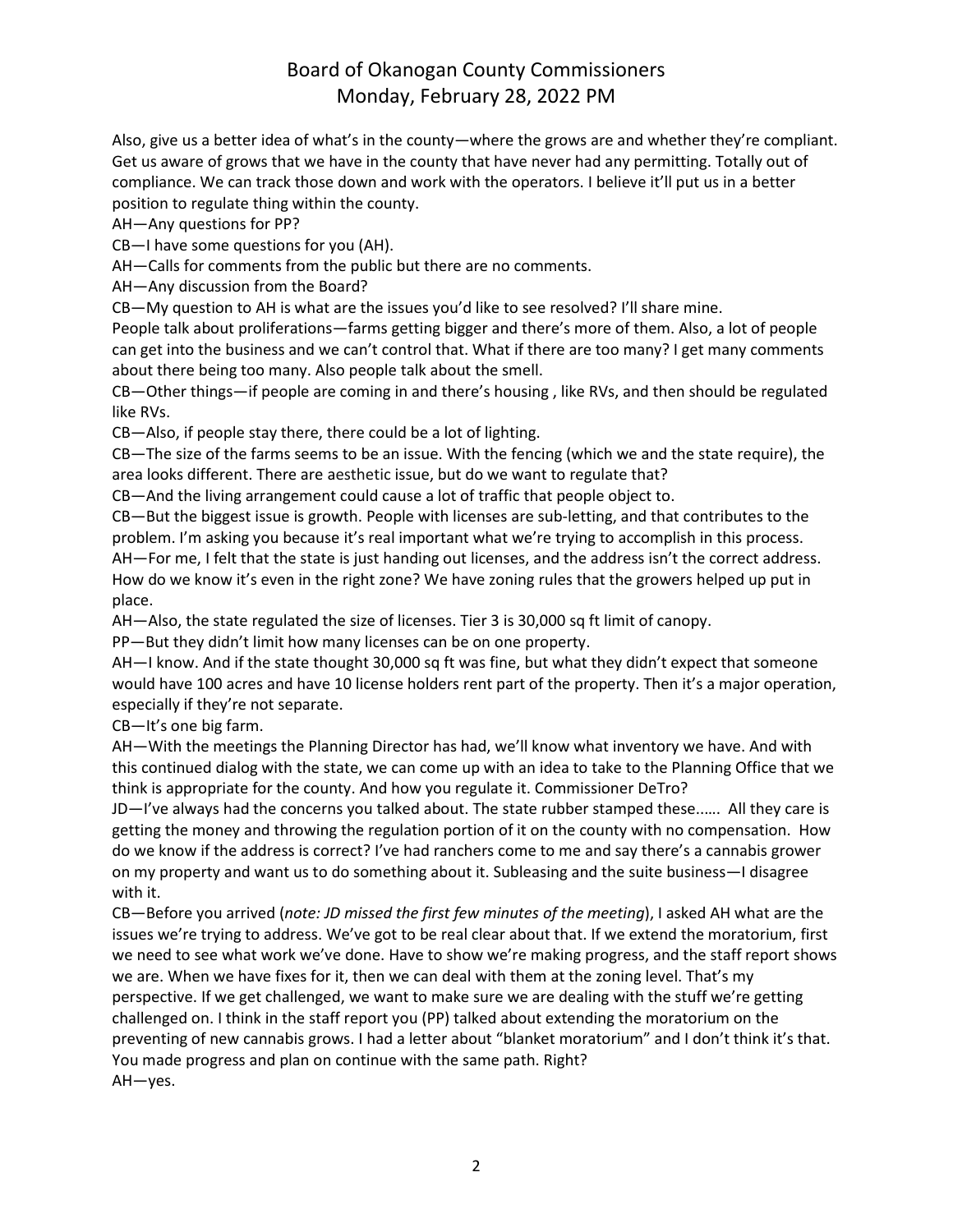CB—A question for PP—After you communicated with the counsel we secured, do you feel comfortable about where we are today and what we've done so far?

PP—I do. And he feels better about how we're going about it, establishing a work plan and envisioning what the end result is going to be.

AH—I don't know what number of the ordinance is going to be.

 $LJ - 2022 - 3$ .

CB—I move to extend the temporary moratorium on permitting new cannabis grows and expanding existing grows for six months. There's also some issues we should consider when we adopt the new ordinance—how we determine appropriate new siting.

Ordinance 2022-3 passes 3-0.

AH—I will close the public hearing.

**3:18:10**—Commissioners discuss a person who has contacted Lael Duncan of Community Action. He's low income and disabled and will be evicted on April 1. CB will talk to him and Lael and see if anything can be done.

JD mentions that the Elks banquette is this weekend and the state liquor board hasn't got the application for the temporary liquor license yet. LJ will take care of it. LJ has another application for a temporary liquor license for the Methow Conservancy that needs to be approved by the BOCC.

**3:25:55**—PP has returned and LG has arrived. BOCC will discuss the Open Space/Open Space issue. This discussion refers to Okanogan County Code Chapter 14.08—OPEN SPACE OPEN SPACE PROGRAM AND PUBLIC BENEFIT RATING SYSTEM. (*As explained below, there are three types of open space: agriculture,* timber and open space. The third type is called open space open space, or sometimes just open open.)

LG—I brought up the audit in Snohomish County. They had two different rating systems and that caused a problem. We need to fix it here in Okanogan County. It got pushed aside by the Comp Plan. LG—We have 64 parcels, not 64 open space plans (some plans have more than one parcel) but 64 parcels. I don't want to cause problems for tax-payers or another department. I propose not making the tax-payer go through the application process again, but use their existing application that has the points, and allocate the points to determine the percent of reduction on the chart. That brings them to the standard of 50% reduction in taxes. If you guys approve of this, I'll do the 64 parcels myself. If I do it now, 61 of the parcels are in our current assessment cycle. We're doing it for 2023.

LG—Look at the first application I just gave you. When I get to page 3 of the first parcel (he adds up the points), they've got 8 points. With the old scoring system, that gave them a 90% reduction. On the new scoring chart, it's a 35% reduction. So if you guys approve, I just want to take the old score and give them a new percent of deduction. I didn't see that they changed the scoring procedure; they only changed the percent of reduction. Now the maximum is 50%.

LG—So to move this forward, to be compliant with only one reduction schedule and not to cause burden on another department, I can do this myself. It won't take me too long.

AH—When did the maximum reduction of 50% begin?

LG—Ordinance 2002-4.

PP—What you're looking at is the staff report from 2001, correct?

LG—Yes.

AH—Have we talked to legal counsel about this. Our code changed and I assume these 64 parcels were prior to the change.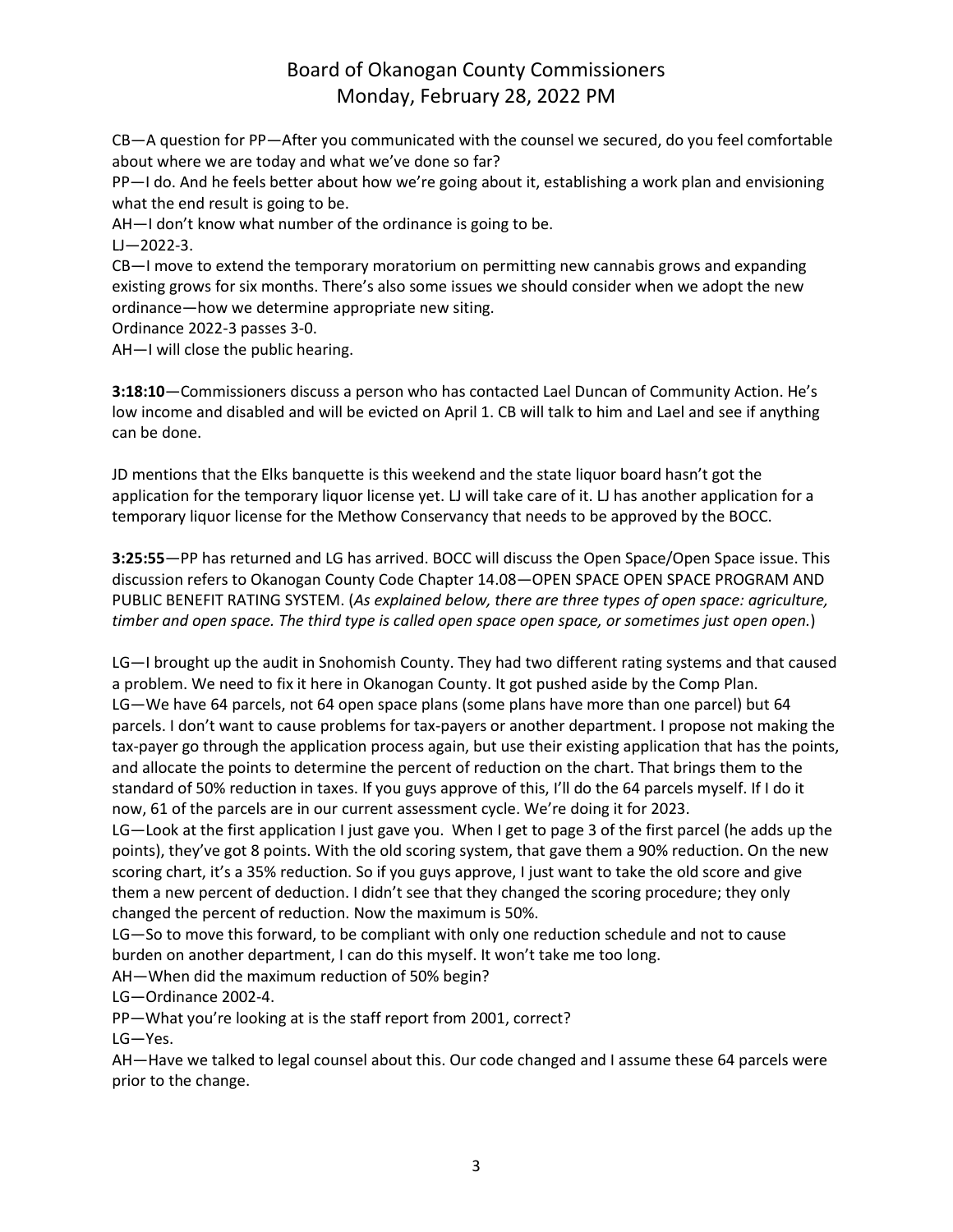LG—Most of them are. The 64 parcels are the total in the program, not just the ones that need to be reclassified. Don't know yet how many need to be reclassified.

AH—Under preexisting conditions, what does that do?

LG—The whole program is just a benefit rating percentage of reduction. Some properties now get larger reduction than a similar property. That's the only difference.

AH—And that's a county deal. County Commissioners decided this for open space?

LG—We call it Open/Open. There are three types of open space. One is called open space and the other two are called agriculture and timber. Ag and timber are regulated by the Assessor's Office.

AH—But open/open is a public benefit…

CB—It's a public benefit because it provides public access?

LG—Sometimes. Not always. Some is mule deer habitat, etc.

AH—So we have a collection amount from a levy. We get the levy rate that's applied to everybody's property. Does this reduction come before or after the levy rate?

LG—I take the assessed value (not market value) prior to doing the levy rates. This gives these people a reduction.

AH—So basically, everybody else is paying more?

LG—Yes.

AH—I'd be interested in seeing how many parcels it affects and the amounts.

LG—There's one parcel we'd have to talk about—a golf course. There's a special deal we did for golf courses. I don't think they were scored the same way.

Discussion of golf courses. Only two courses benefit from it. In Okanogan and the back nine at Alta Lake. (The front nine had a different rule.) Golf courses are a flat 50%. I have to research the question of whether that still applied.

LG—My goal is to make everything equal and not put the burden on someone else.

JD—He's trying to fix a problem.

AH—It might be better if we ask him to do it, based on making it fair. We don't know who owns the parcels.

CB—There's also an appeal process.

LG—Yes. Two things. There's the appeal process, and also there's an RCW about Open Space getting a new valuation, they can get out of the program without paying seven years of the back taxes. They'd have to file the recording fee but not the back taxes or interest on the lien. It only applies to the open/open.

CB—I move to approve the evaluation and authorization of open/open spaces that doesn't conform to current county code by the Assessor's Office. A one time adjustment.

Motion passes 3-0.

LG—It makes a lot of sense to do it because Snohomish and Thurston Counties got audited for having two different point systems.

AH—What about golf courses? Does that count as a different point system?

LG—I'll look into them.

**3:46:40**—AH—That concludes the agenda. Anything else?

CB—APRA money. We've got planning to do. I got a call from the clerk in Nespelem. Because of fires and then the weather, the base of their water tower is being compromised by erosion. She sent me some info that I'll forward to you. An assessment of the situation.

AH—She should talk to Carlene, the ex-mayor of Pateros, because they got a new water tower.

LJ—I've got a few things I need direction on before you go.

1. I've forwarded a more detailed request for ARPA funds from Community Action.